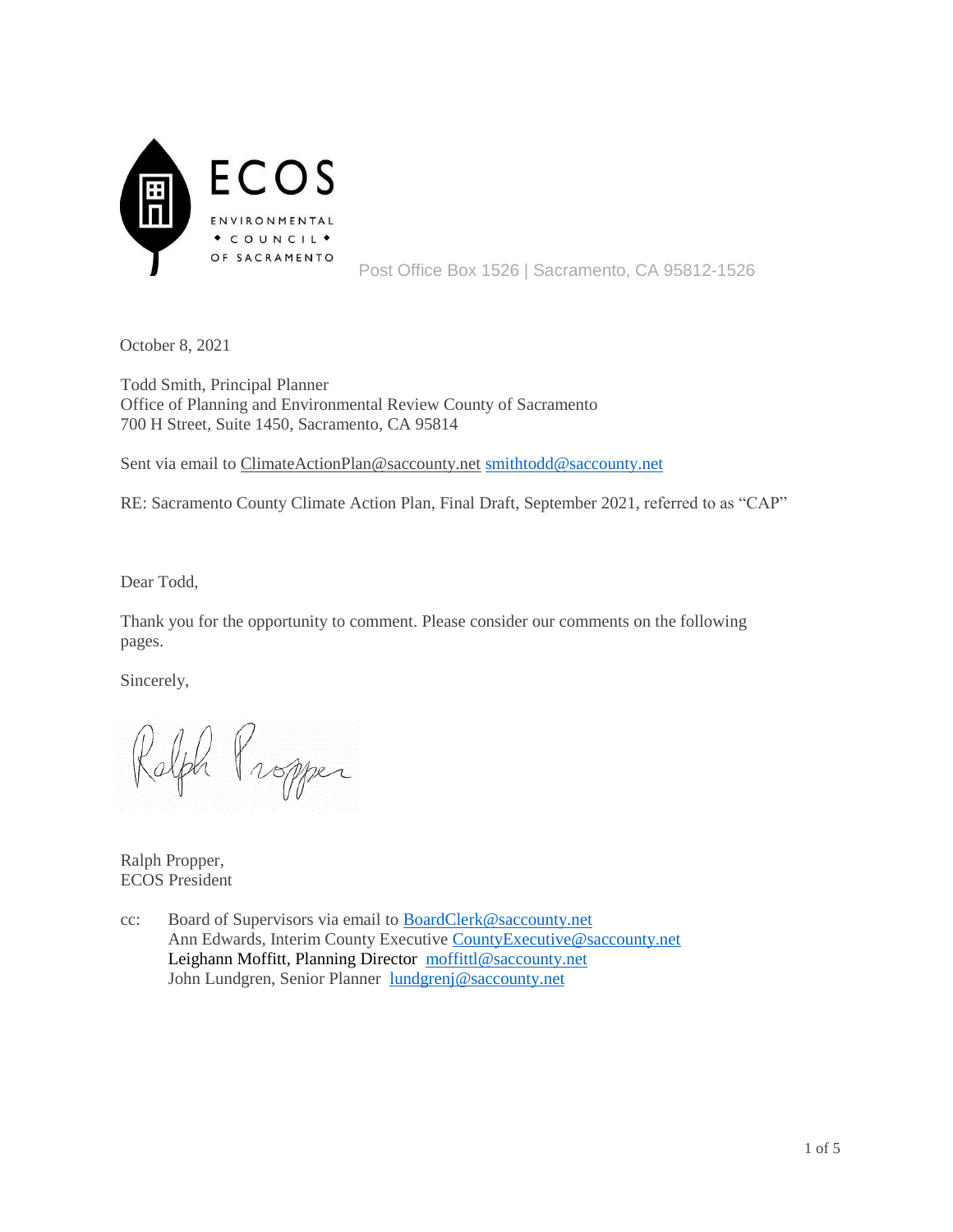## **1) Overview**

Having participated on the County's climate action plan (CAP) stakeholder group process since July of 2020 and having commented on CAP drafts in January and April 2021, we hoped the Final Draft, released a month ago, would not disappoint. However, it is disappointing. Here's why:

- The CAP doesn't take on the whole project, that is, getting from 5 million metric tons of carbon dioxide equivalent emissions per year (MTCO2e) to carbon neutrality. Instead it concentrates on the nine years between now to 2030, and over-optimistically depends on reductions from State legislation and regional policies.
- The CAP does not have a transit-oriented infill development strategy, despite the fact that for nearly twenty years, State law has called for the integration of regional land use, housing, transportation, and climate change planning in long range transportation plans in a Metropolitan Transportation Plan/Sustainable Communities Strategy (MTP/SCS), as a means to achieve greenhouse gas (GHG) reduction targets, among other benefits.
- The CAP amazingly sets up implementation of large agriculture/ranchland master plan projects as the way to generate funding for infill development, under the heading "GHG-23: Incentivize Infill Development." Transit-oriented infill development should be among the top three or four strategies in the CAP, and not made dependent upon climate-busting sprawl master plan projects.
- Many CAP measures are undetailed and/or unenforceable.
- In the CAP's Appendix F, however, there appears to be an attempt to reckon with the whole challenge. Appendix F strategies, and others, need to be incorporated into the CAP body.

We suggest the CAP be modified. We believe it is counterproductive and unreasonably restrictive to base a climate action plan today on old information and assumptions. Climate scientists have determined that the effects of climate change are happening much faster than expected in 2010/11, when the General Plan EIR was adopted. Therefore:

- The modified CAP should include strategies and measures that may indeed *"entail changes to the underlying assumptions used to prepare the CAP, such as modified land uses or setting targets for GHG reduction that were not identified as part of the Phase 1 Strategy and Framework document and General Plan [environmental impact report] EIR mitigation which served as the basis for preparing this Phase 2 CAP."* 1
- The modified CAP should incorporate Appendix F strategies, as well as the land use development strategy described below to prioritize infill development and accelerate GHG emissions reductions particularly in the transportation sector.
- For the modified CAP, a California Environmental Quality Act (CEQA) compliant environmental document should be developed so that it provides the public and decisionmakers with adequate information and analyses.

 $\overline{a}$ <sup>1</sup> Section F.1, Appendix F, Sacramento County Climate Action Plan, Final Draft Sept 2021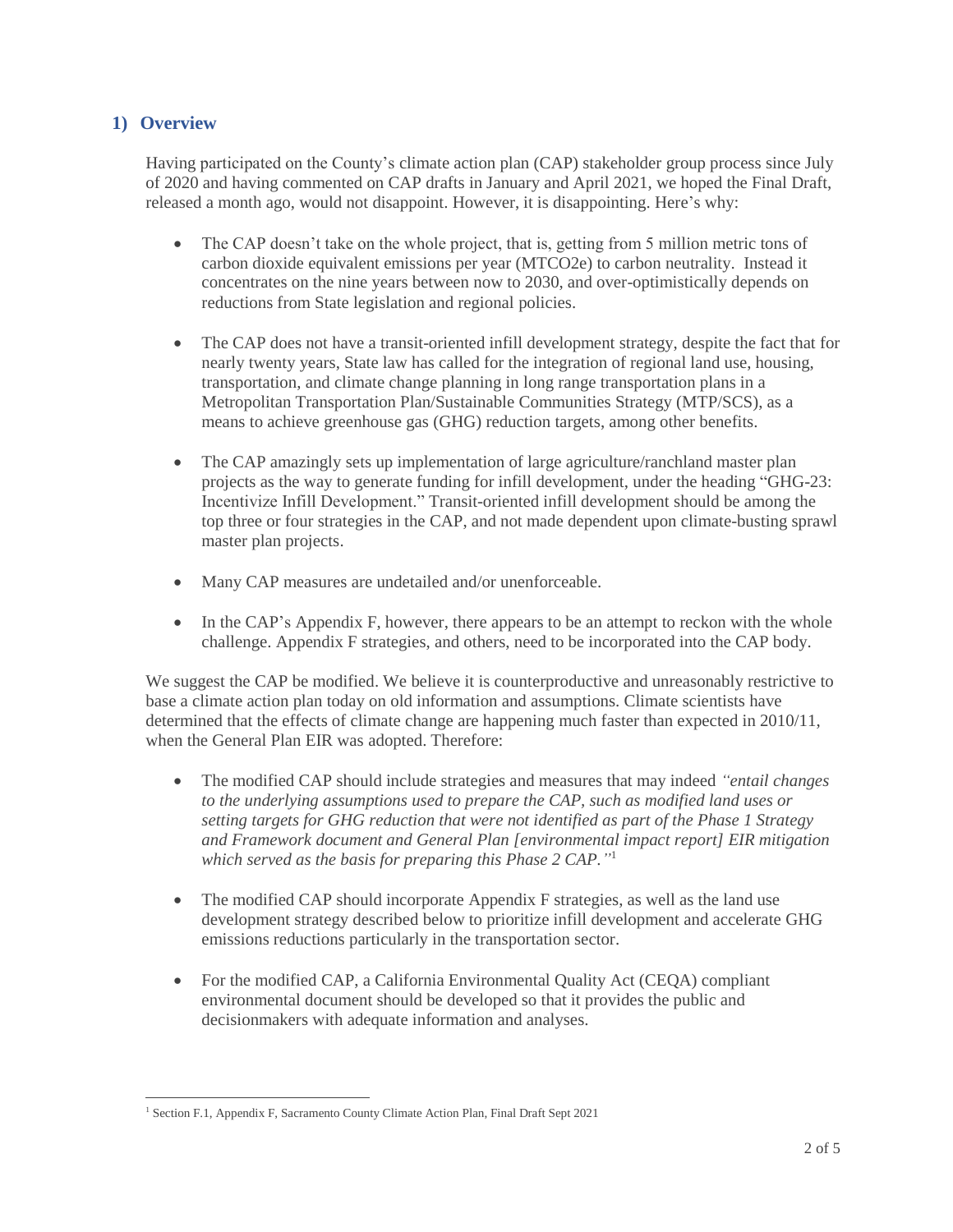## **2) How much does the CAP reduce GHG emissions?**

The CAP says the combination of reductions from state legislation/regional policies and Sacramento County GHG reduction measures will put "the County on a path toward meeting a 2030 carbon neutrality goal."<sup>2</sup> This is questionable.

Honestly, the numbers are unclear. In the most optimistic scenario, if all reductions are realized, then some amount less than 50 percent of the County's 5M MTCO2e would be reduced by 2030.<sup>3</sup> Emissions continue to grow on the order of 1M by 2030, although the source of growth is not

explained. It is not clear the County will be on a path by 2030 but it is certainly true that the harder part will remain to be done.

So that everyone understands the numbers, the CAP should include simple tables like this:

| <b>CAP Scenario</b> |                                            | M MTCO2e |
|---------------------|--------------------------------------------|----------|
| Starting point      | 2015 Inventory (Com + Gov)                 | 4.977    |
| Reduction           | measure description                        | X.XXX    |
| Reduction           | measure description                        | X.XXX    |
| Reduction           | measure description                        | X.XXX    |
| Reduction           | measure description                        | X.XXX    |
| Reduction           | measure description                        | X.XXX    |
| Reduction           | measure description                        | X.XXX    |
| Addition            | GHG growth / why?                          | X.XXX    |
|                     | Amount remaining GHG emissions - Year XXXX | X.XXX    |

The current CAP amounts to "sticking a toe in the water." It is a half-hearted attempt that depends on State legislative and regional policies to do the heavy lifting.

Only in Appendix F is there any recognition of the scale of change required. But Appendix F strategies and measures have been excluded because they "entail changes to the underlying assumptions used to prepare the CAP, such as modified land uses or setting targets for GHG reduction . . ."

We suggest the CAP be modified to be a complete, detailed, and realistic plan leading to carbon neutrality. The CAP should incorporate new strategies and measures that aim for carbon neutrality in 2030 and as well, provide for the likelihood of many more years before the goal is reached, because of optimism bias and the complexity and scope of the work.

The CAP should be treated like the megaproject that it is. The County should conduct all-hands-ondeck sessions with staff and the community to let everyone know a new way of working and thinking is required. The work should be divided into phases, with interim milestones, and with real cost estimates, unlike Appendix G. The work should be properly staffed, budgeted, funded, and bolstered with contingency plans.

 $\overline{a}$ <sup>2</sup> Section 1.3 Greenhouse Gas Reduction Targets for 2030

<sup>&</sup>lt;sup>3</sup> Five million (4.977) is the total metric tons of CO2 emissions produced in the County, based on the 2015 Inventory, the starting point for the CAP.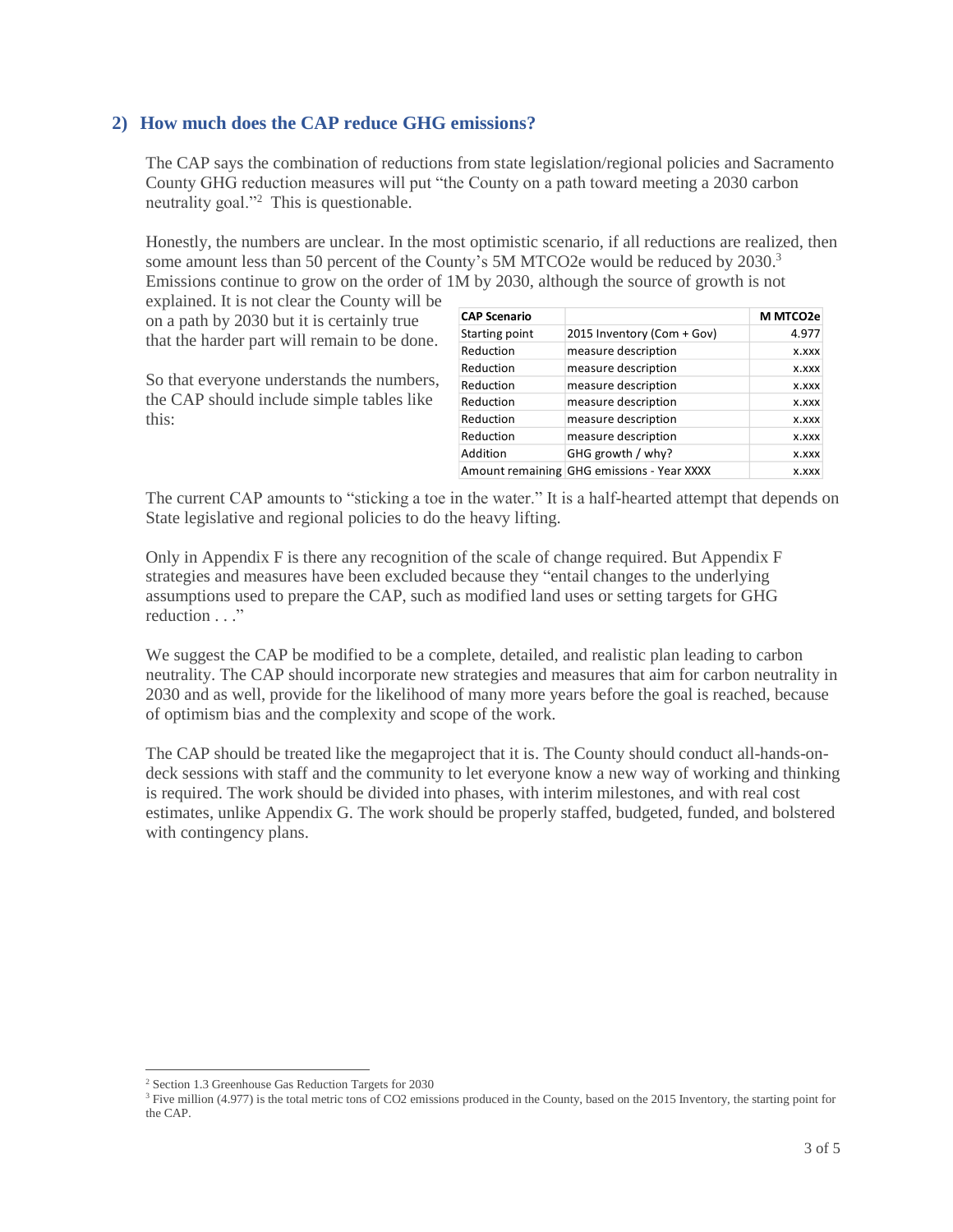## **3) What about transportation and land use?**

The CAP inadequately responds to the largest sector of emissions in the County, On-Road Vehicles, at 1.7M of the entire 4.97M MTCO2e/yr.<sup>4</sup>

Reductions are offset by emissions growth so that after 2030, 88 percent of the emissions from the On-Road Vehicle sector remain to be reduced.

The County's 2011 document said "in 2005, over 40 percent of GHG emissions came from on-road transportation-related energy use. . ." <sup>5</sup> Today, 40 percent is still accurate. This is a very difficult problem and a radically different approach to development must be taken to stop the growth in VMT and related GHG emissions.

| Sector                  | 2015 Baseline<br><b>GHG Emissions</b><br>(MTCO2e/year) | from Leg or<br>Regional<br>Policies | Reductions   Reductions  <br>from<br>Measures | Total<br>SacCounty   Reductions | Percentage<br>Reduced | Balance<br>after<br>reductions | 2030 Forecast GHG<br>Emissions<br>(MTCO2e/year) | Amount remaining |
|-------------------------|--------------------------------------------------------|-------------------------------------|-----------------------------------------------|---------------------------------|-----------------------|--------------------------------|-------------------------------------------------|------------------|
| <b>On-Road Vehicles</b> | 1,671,596                                              | 491.758                             | 81.627                                        | 573.385                         | 34%                   | 1,098,211                      | 1.468.071                                       | 88%              |

The CAP recognizes that construction of the large master plan projects are "in locations that contribute to increased VMT and associated greenhouse gas emissions." <sup>6</sup> And yet, incredibly, the CAP makes infill development dependent upon construction of these master plan projects! This is backward.

Infill development in transit areas are more affordable, more serviced in terms of public and private opportunities for jobs, shopping, community meeting. With transit conveniently nearby, the cost of a car, insurance, maintenance, and parking can be avoided.

The CAP should make transit-oriented development (TOD) one of its top strategies. Here's how:

- The CAP should identify infill corridors and nodes along major bus routes and at light rail stations. In these areas, the CAP should call for the development of TOD Specific Plans containing zoning for mixed income and mixed use at high densities, and for incentive funding and fee waivers for development projects.
- The CAP should call for the planning, design, and construction of sewer, water, and other utilities, as well as surface improvements in the public right-of-way such as wider sidewalks and bikeways, to be adequate and accommodating of dense infill development. The CAP should apply Measures GHG-12, 13, 14, 15, 16, 17, 19, 20, 21, 22, and 27 only to TOD Specific Plan areas to radically improve the sense of place and community in these areas, and avoid spreading efforts so thin that they are meaningless.
- The CAP should provide funding for transit improvements, better transit facilities, in TOD Specific Plan areas.

 $\overline{a}$ <sup>4</sup> See Section 1.2, Table 1: Sac County GHG emissions by sector; also Table 2; and Section 2 Greenhouse Gas Reduction Strategy

<sup>5</sup> Climate Action Plan Strategy and Framework Document from Nov. 2011, pg. 3

<sup>6</sup> See Section 2 Greenhouse Gas Reduction Strategy Measure GHG-23: Incentivize Infill Development